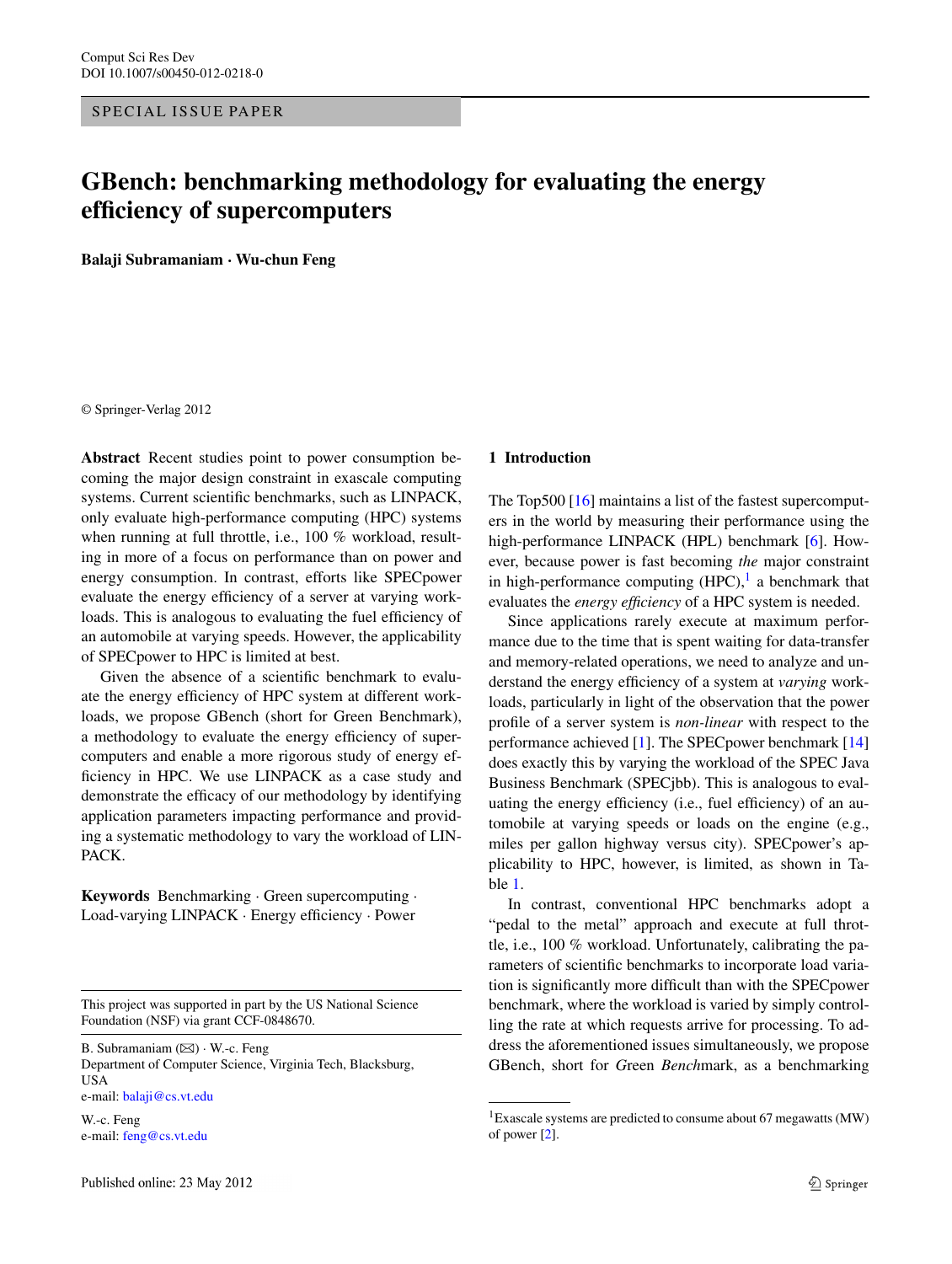methodology to evaluate the energy efficiency of supercomputers. To this end, we make the following contributions:

- The identification of benchmark parameters that are critical in determining performance by using a featureselection technique.
- A methodology to vary the workload of the benchmark by calibrating the parameters identified above, thus enabling the analysis of the power profile of the HPC system under varying workload.

We use HPL, short for High-Performance LINPACK, to demonstrate the efficacy of our methodology. However, we stress that the methodology described to create the benchmark can be used with benchmarks other than HPL as well. In this paper, we create *Load-Varying LINPACK* (LV-LINPACK), a novel adaptation of LINPACK benchmark that enables the following contributions:

- Insight into identifying the cause of different power profiles by using the "Performance Application Program-ming Interface" (PAPI) [\[11\]](#page-9-2) as well as the correlation between performance-related activities and the power profile of the HPC system under different workloads.
- Demonstration of the strong correlation between the power profile of an HPC system and data movement to/from memory.

Because the power consumption of HPC systems is nonlinear under varying workload, an in-depth analysis of LV-LINPACK can lead us to identify new benchmark metrics and methodologies for energy-efficient HPC. Furthermore, the energy efficiency of an HPC system is a function of its components, which is a single compute node of a supercomputer in our case. We, therefore, start by evaluating our benchmark methodology on a pair of single compute nodes to analyze its efficacy. Then, we execute the benchmark on an HPC system to demonstrate its scalability and its ability to address the limitations of SPECpower in scientific computing, as previously noted in Table [1.](#page-1-0)

<span id="page-1-0"></span>The rest of the paper is organized as follows. Section [2](#page-1-1) identifies the parameters that affect performance using a feature-selection technique. Section [3](#page-2-0) presents the LV-LINPACK benchmark and the methodologies that we use

**Table 1** SPECpower vs. HPC benchmarks

| Features              | <b>SPEC</b> power                                            | <b>HPC</b> Benchmarks                                             |  |
|-----------------------|--------------------------------------------------------------|-------------------------------------------------------------------|--|
| Workload              | Transaction-based, <i>i.e.</i> ,<br><b>SPEC</b> jbb          | Scientific computing,<br>e.g., HPL                                |  |
| Metric                | ssj_ops (i.e., server-side<br>Java operations<br>per second) | FLOPS ( <i>i.e.</i> , floating<br>point operations<br>per second) |  |
| Cluster<br>execution? | No.                                                          | Yes                                                               |  |

<span id="page-1-1"></span>to create it. Section [4](#page-3-0) describes the experimental setup used for evaluating the benchmark. Section [5](#page-3-1) presents our results and the analysis of the power profiles for executing the LV-LINPACK benchmark. Section [6](#page-7-0) presents related work while Sect. [7](#page-8-3) concludes the paper.

### **2 Identifying critical parameters in HPL**

The SPECpower benchmark realizes different workloads by directly controlling the arrival rate of the request. For example, if the maximum throughput achieved by a server system is 1000 ssj\_ops, then to achieve a workload of 20 % throughput requires 200 ssj\_ops. This can be achieved by either controlling the arrival rate of request to be 400 ssj\_ops at the start of one second and not submitting any request to be processed for the next second or submitting 200 ssj\_ops every second. Currently, the SPECpower benchmark uses a negative exponential distribution for controlling the rate of arrival of work requests [[14\]](#page-9-1).

In contrast, the HPL scientific benchmark possesses 18 different parameters that can determine the performance of HPL [[6,](#page-8-0) [15\]](#page-9-3) and eight parameters have predefined values that are independent of the problem size used. Identifying the important parameters of HPL is *not* easy, as even a change in a single parameter can cause a significant variation in performance. Hence, identifying the parameters that affect HPL performance is a challenging multivariable problem. In this section, we determine the correlation between HPL parameters and performance to understand which parameters actually affect performance.

### 2.1 Feature selection

Feature selection is applied as a preprocessing technique to machine-learning algorithms and data-mining techniques such as neural networks. It is applied to optimally reduce the number of features that are used, based on criteria such as redundancy and degree of relevance to the class. In our case, the features are the HPL parameters and the class is its performance.

In this paper, we use a feature-selection technique called *fast correlation-based filter solution* (FCBF) [[17\]](#page-9-4). This technique uses symmetrical uncertainty (SU) [\[12](#page-9-5)] to determine whether a feature is relevant. SU is used for evaluating the goodness of a feature for classification. It is based on the concept of information gain theory. Information gain is a measure of decrease in uncertainty of a random variable after observing another variable.  $IG(X|Y)$ , given by Eq. [\(1](#page-2-1)), is the information gained on *X* due to *Y*, where  $H(X)$ , given by Eq. [\(2](#page-2-2)), is the entropy or measure of uncertainty of a random variable *X*,  $H(X|Y)$ , given by Eq. [\(3](#page-2-3)) is the entropy of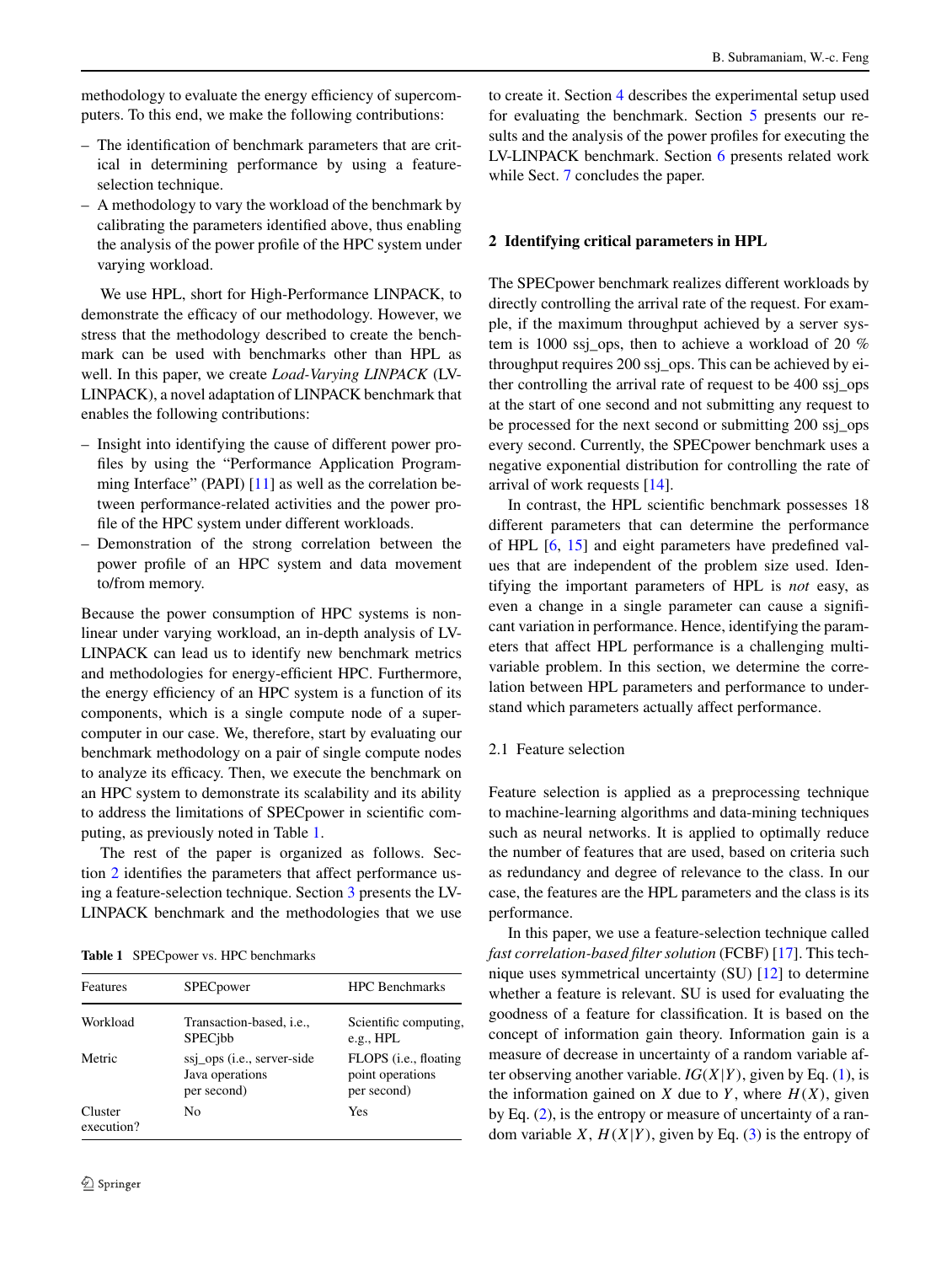<span id="page-2-3"></span><span id="page-2-2"></span><span id="page-2-1"></span>*X* after observing *Y* and  $P(X)$  and  $P(X|Y)$  are the probability of *X* and probability of *X* given *Y* , respectively.

$$
IG(X - Y) = H(X) - H(X|Y)
$$
 (1)

$$
H(X) = \sum_{i=1}^{n} P(x_i) \log (P(x_i))
$$
 (2)

$$
H(X-Y) = \sum_{i=1}^{n} P(y_i) \sum_{j=1}^{n} P(x_i | y_i) \log (P(x_i | y_i))
$$
 (3)

 $IG(X|Y)$  is biased towards features that have more values in the analysis. Moreover, we need a metric that normalizes the output so that a fair comparison can be made between the features even though the values of the features lie in different ranges.

<span id="page-2-4"></span>SU, given by Eq. [\(4](#page-2-4)), eliminates the bias due to using more values for one feature when compared to other features. Moreover, SU normalizes the relevance of the parameters in the range of [0*,* 1] with 1 indicating that the feature completely predicts the class (in our case, performance) and 0 indicating that there is no relevance between the feature and the class. By using the FCBF algorithm, we find the HPL parameters that are not only relevant to performance but also the parameters which are not redundant. In other words, FCBF finds the HPL parameters that predict performance and that do not have a high enough correlation with other parameters so that the parameter cannot be predicted by another relevant parameter.

$$
SU(X, Y) = 2 \frac{IG(X|Y)}{H(X) + H(Y)}
$$
(4)

We use FCBF software [[4\]](#page-8-4) to apply feature selection on the HPL parameters. The software identifies the features (i.e., HPL input parameters) that are relevant to the output (i.e., performance achieved) and list them in order of their SU. Table [2](#page-2-5) shows the data set that we used. As noted earlier, we start by evaluating our methodology on individual compute nodes. The compute nodes used to collect the data set required to perform FCBF are called *Armor* and *Ice* and are described in Sect. [4](#page-3-0). Table [3](#page-2-6) shows the parameters and their corresponding SU.

NB, *Q* and *N* were chosen as important parameters on both the compute nodes. *N* is the least significant parameter. Therefore, *N* is used as a secondary parameter to vary the workload. NB is used as one of primary parameters as it is has the most significance. *Q* is used as the other primary parameter. However, *Q* cannot be varied independent of *P* since *P* and *Q* are the rows and columns of the MPI process grid, respectively, in the HPL benchmark. Moreover, *P* is eliminated by FCBF because of the correlation with *Q* (recall that FCBF reports only the significant parameters that do not have a high enough correlation with other parameters) and not because of its insignificance. As a result, we chose to use both *P* and *Q* simultaneously to run the benchmark

<span id="page-2-6"></span><span id="page-2-5"></span>

| <b>Table 2</b> Data set used for feature selection |                                                          |  |  |
|----------------------------------------------------|----------------------------------------------------------|--|--|
| HPL parameter                                      | Data set considered                                      |  |  |
| $P \times Q$                                       | Values of $P \times Q \forall P * Q \le$ number of cores |  |  |
| N                                                  | 5,10, 15 and 20 percent of memory                        |  |  |
| NB                                                 | 16, 32, 64, 96, 128                                      |  |  |
| <b>PFACT</b>                                       | 0, 1, 2                                                  |  |  |
| <b>NBMIN</b>                                       | 2, 4                                                     |  |  |
| <b>NDIV</b>                                        | 2, 4                                                     |  |  |
| <b>RFACT</b>                                       | 0, 1, 2                                                  |  |  |
| Depth                                              | 0, 1, 2                                                  |  |  |

**Table 3** Result of FCBF on HPL parameters

| System name | HPL parameter | Symmetrical<br>uncertainty |
|-------------|---------------|----------------------------|
| Armor       | NB            | 0.233                      |
|             | Q             | 0.144                      |
|             | N             | 0.018                      |
| Ice         | Q             | 0.229                      |
|             | NB            | 0.123                      |
|             | Ν             | 0.090                      |

*Note*: All the other parameters had SU less than 0.01

<span id="page-2-0"></span>using different MPI process configuration. We use NB, *Q* and *P* as the primary parameters to create the LV-LINPACK below.

### **3 LV-LINPACK**

In previous section, we identified the parameters that are important for determining the performance of HPL using the FCBF algorithm. Based on this identification, we propose two methodologies to vary the workload of HPL. The first methodology fixes the  $P \times Q$  configuration and varies the parameter NB while the second methodology fixes the parameter NB and varies the  $P \times Q$  configuration. We present an algorithm used for executing the LV-LINPACK at different workloads in this section.

The LV-LINPACK benchmark executes a series of HPL runs with different input configurations to achieve different workloads. As discussed earlier, the different workloads are achieved by calibrating the parameters of HPL. The system dissipates some power even when it is not executing any workload which we call idle power. While executing subsequent HPL for different workload, it is important that we make sure that the system cools down to its idle power after the end of one HPL execution and before the start of the other execution. For achieving these conditions we use an algorithm similar to that used in SPECpower benchmark [\[14](#page-9-1)].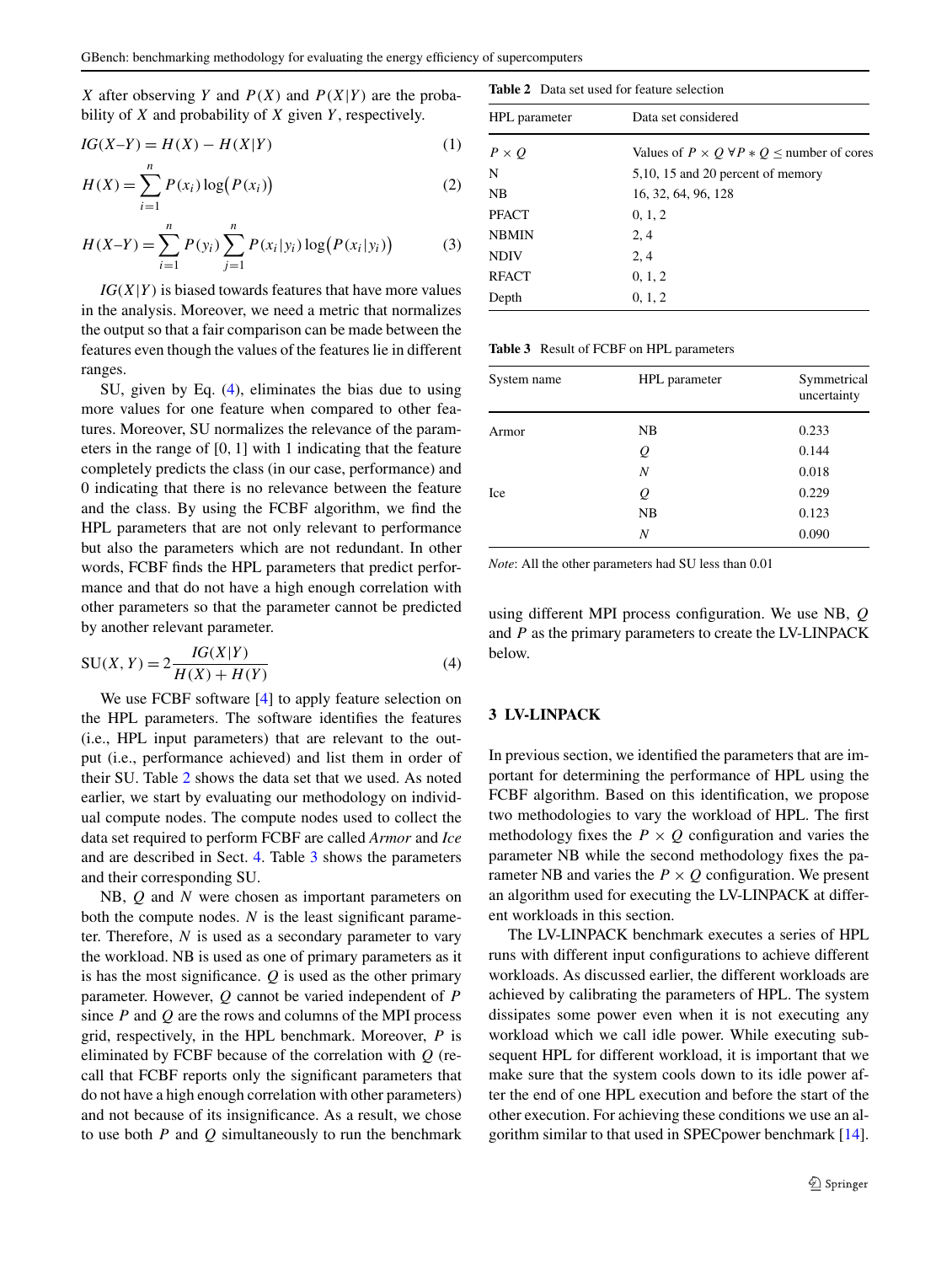- 1. Ready the system for power measurement
- 2. Record the idle power
- 3. Iterate for all workloads:
	- Calibrate the HPL parameters to achieve next incremental workload
	- Wait for the system to dissipate only idle power
	- Record the initial energy value
	- Execute the benchmark
	- Record the final energy value
	- Record the performance achieved
- <span id="page-3-0"></span>4. End

## **4 Experimental setup**

Armor is a dual quad-core Intel Xeon E5405 processor at 2 GHz with 4 GB of 667-MHz DDR2 SDRAM. Each processor has 12 MB of L2 cache shared between 4 cores and 32 KB L1 cache for each core. Ice is a dual dual-core AMD Opteron 2218 running at 2.6 GHz. It has 4 GB of DRAM.

<span id="page-3-2"></span>

**Fig. 1** Experimental setup



<span id="page-3-4"></span>**Fig. 2** LV-LINPACK with fixed  $P \times Q$  on Armor, (A) Configurations  $1 \times 4$  and  $2 \times 2$  (**B**) Configurations  $1 \times 6$  and  $2 \times 3$ 

Each core has 1-MB L2 cache and 64-KB L1 cache. We chose Ice to evaluate the behavior of our benchmark on NUMA architectures. Finally, we evaluate the scalability of the proposed benchmark using a mid-sized cluster named SystemG. The cluster consists of 324 Mac Pros, each with dual quad-core 2.8-GHz Intel Xeon 5462 processors and 8- GB of RAM. The nodes are connected over a QDR Infini-Band interconnect technology. We use 64 nodes for a total of 512 cores from SystemG. We use a "Watts Up? PRO ES" power meter to measure the energy consumption, as shown in Fig. [1](#page-3-2). All the power values reported in this paper are average power.

# <span id="page-3-1"></span>**5 Experimental evaluation**

<span id="page-3-3"></span>In this section, we evaluate the methodologies described in earlier sections to vary the workload of HPL. Section [5.1](#page-3-3) describes the LV-LINPACK with fixed  $P \times Q$ , Sect. [5.2](#page-4-0) describes the LV-LINPACK with fixed NB, and finally we discuss the execution of LV-LINPACK with fixed  $P \times Q$  on our SystemG supercomputer in Sect. [5.3](#page-6-0).

# 5.1 LV-LINPACK with Fixed  $P \times Q$

In this section, we discuss about changing the workload of HPL by fixing  $P \times Q$  and varying *N* & NB. To isolate and show how each of the identified parameters affect the performance and power of the system, we execute HPL for three different block sizes (NB = 16, 32  $\&$  48) for three different problem sizes by using 10 different configuration of  $P \times Q$ for Armor and 8 different  $P \times Q$  configurations for Ice. Such



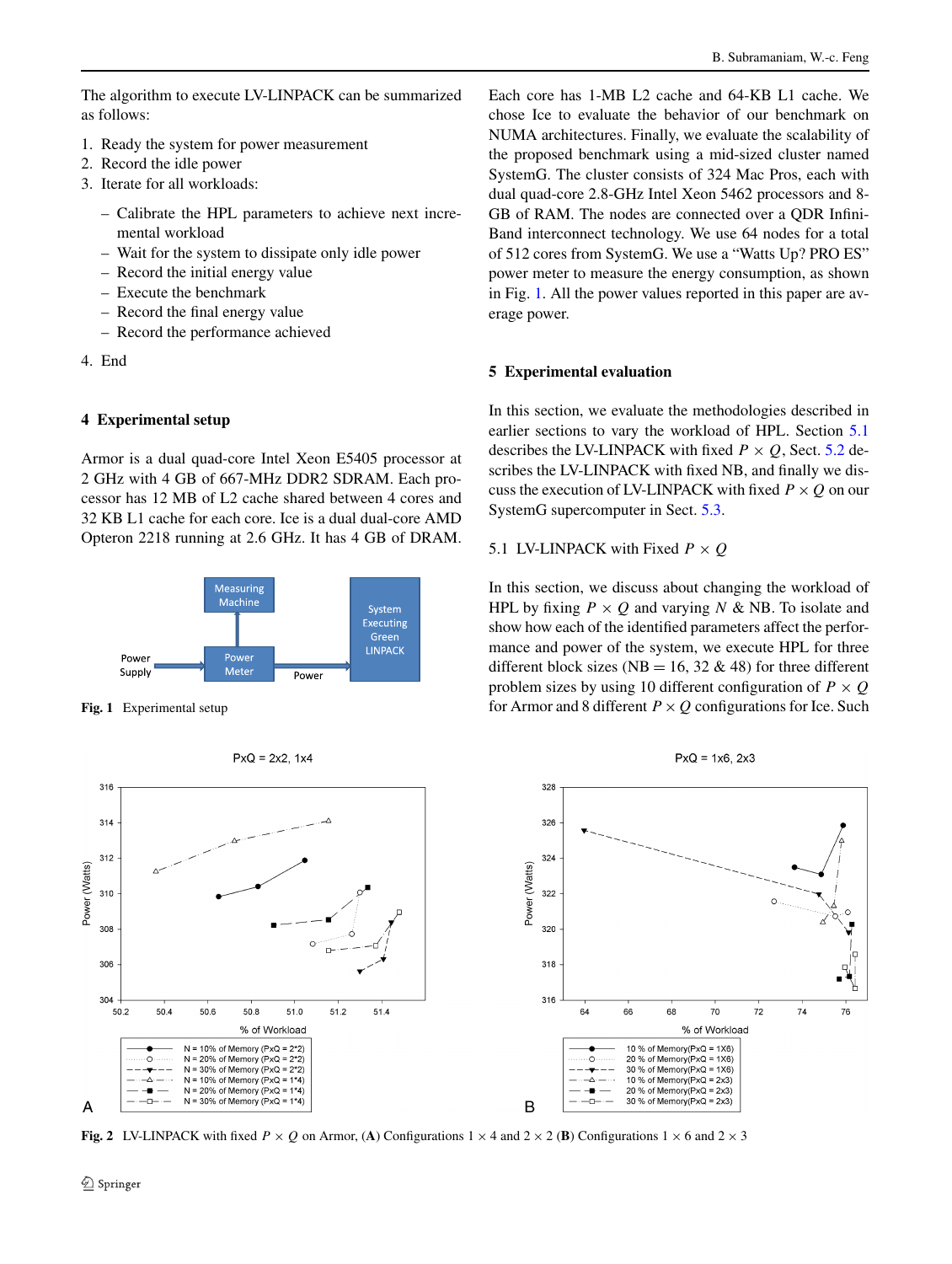

<span id="page-4-1"></span>**Fig. 3** LV-LINPACK with fixed  $P \times Q$  on Ice, (A) Configurations  $1 \times 2$  and  $2 \times 1$  (**B**) Configurations  $1 \times 4$  and  $2 \times 2$ 

a detailed profiling will give us insight into how the power profile of the system behaves in certain range of workload. In Fig. [2](#page-3-4)A and 2B, the LV-LINPACK with fixed  $P \times Q$  configurations of  $1 \times 4$ ,  $2 \times 2$ ,  $1 \times 6$  and  $2 \times 3$  for Armor is shown. For each line graph in a plot,  $P \times Q$  and N are kept constant and only NB is varied. The *Y* -axis shows the power dissipated and *X*-axis shows the % of Workload (i.e. % of maximum HPL performance achieved). The power profile of runs with various *N* in each graph is different. Higher *N* gives more or less same performance with slightly lesser power consumption. However its effects are negligible as the effects of power lies in the range of approximately 8 watts for same  $P \times Q$  and NB configurations. It is also noticeable from the graph that configurations  $2 \times 2$  consumes less power for all Ns while executing at more or less the same performance as configuration  $1 \times 4$  even though they use the same number of processes. In Fig. [2B](#page-3-4), similar configuration such as  $1 \times 6$  and  $2 \times 3$  execute at same performance but with slightly different power consumption for even same *N* and NB sizes. There is also degradation of performance of configuration  $1 \times 6$  for certain block sizes. For example consider the graphs for  $P \times Q$  configuration  $1 \times 6$  and  $2 \times 3$ , the performance of  $1 \times 6$  for  $N = 30\%$  of memory has high workload variations when compared to  $2 \times 3$  configurations. This is due to the effect of panel factorization on the overall execution time as described for configurations  $2 \times 2$  and  $1 \times 4$ .

In Fig. [3A](#page-4-1) and [3](#page-4-1)B, the LV-LINPACK with fixed  $P \times Q$ for Ice is shown. We observe different workload being achieved by similar configuration such as  $1 \times 4 \& 2 \times 2$ than Armor. Such effects can be explained by the fact that each core in Ice executes at a faster rate. When block size

<span id="page-4-0"></span>is increased there is more data to be fetched to perform the panel factorization and thus functional units wait more for data since the operating frequency is higher. This creates the increase in the range of workloads achieved by fixing  $P \times Q$ and *N* and just changing NB. Even though we can vary the workload within in certain range with fixed  $P \times Q$ , it will not serve as a good benchmark to profile the system at different workloads. Nevertheless, it provides clear insight into how the variation of NB can have effects on performance and power consumption of the HPL benchmark even with *N* and  $P \times Q$  fixed.

#### 5.2 LV-LINPACK with fixed NB

We describe about the workload variations achieved while using fixed NB and changing  $P \times Q$  in this section. If we change the  $P \times Q$  configuration, we will be able to achieve greater variation in the workload of HPL. So this benchmark can be actually viewed as connecting the graphs that were shown for LV-LINPACK with Fixed  $P \times Q$ . These power profiles will provide insight into how similar  $P \times Q$  configuration can have different workloads for the same *N* and NB.

Figure [4](#page-5-0) shows the variation in workload on Armor for a problem size of 30 % of memory while changing  $P \times Q$ and keeping the block size fixed. The variation in workload for similar configurations grows with an increase in NB size. The worst effect can be seen for  $1 \times 8$  and  $2 \times 4$  configuration with block size 48. Although there is a huge variation in performance,  $1 \times 8$  consumes more power than  $2 \times 4$  in the same example. We would expect the power consumption of  $1 \times 8$  configuration to be less as the  $1 \times 8$  configuration achieves less performance even while using same number of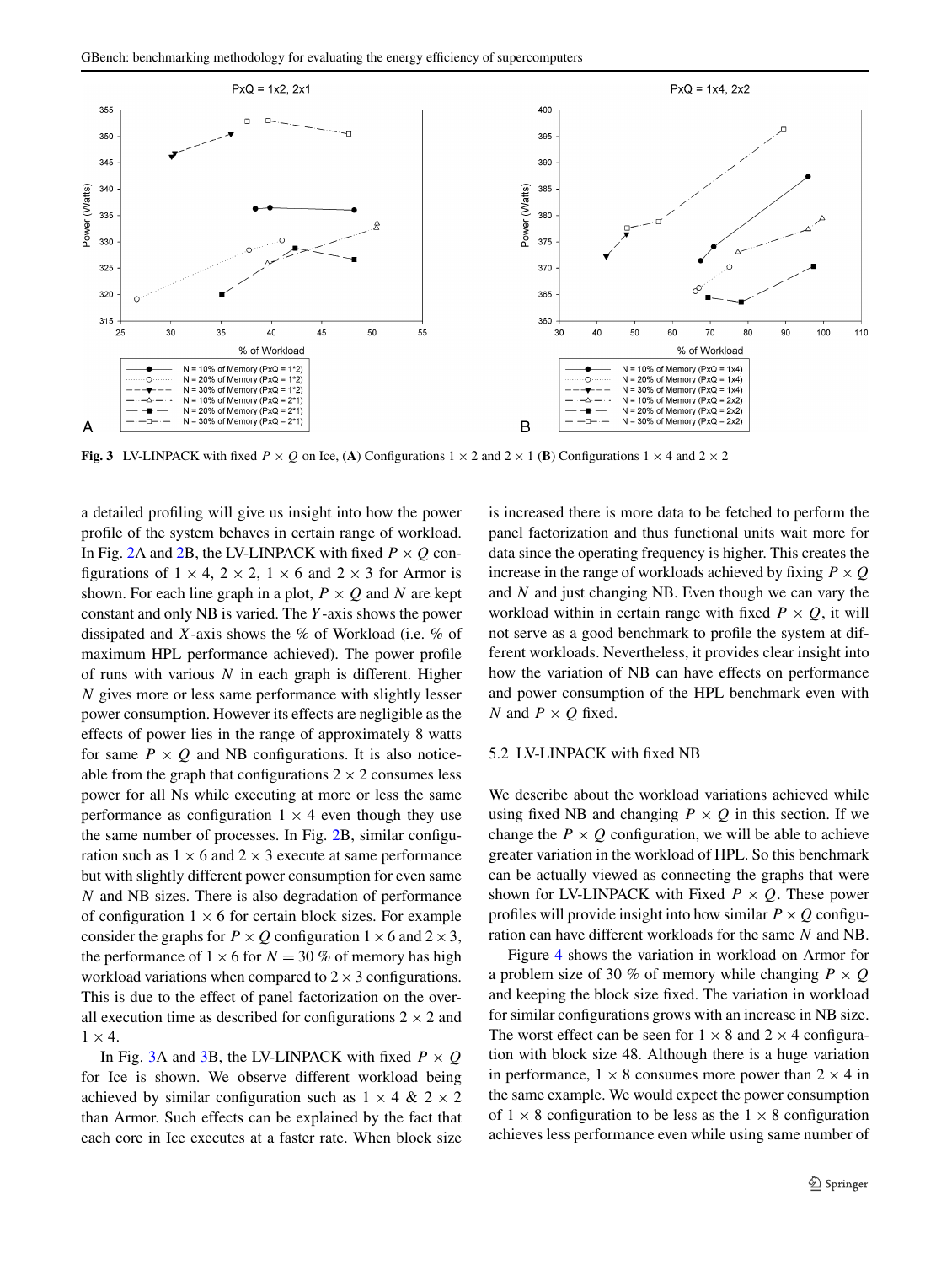

processes which means the functional units idle more waiting for data and thus consuming less power on average.

The LV-LINPACK with fixed NB for Ice is shown in Fig. [5](#page-6-1). The worst effect on performance can be seen with  $NB = 48$ . In all, the graphs shown  $1 \times Y$  always performs worse than  $Y \times 1$ . This is due to the way the data is distributed to each process in HPL algorithm. By using configuration  $1 \times Y$ , a panel from the original coefficient matrix is factorized by a single process but in case of  $Y \times 1$  the factorization is divided between *Y* processes. As observed even in these plots, though identical configurations of  $P \times Q$ achieve different performance, they consume more or less the same power which should not be the case. Then, why do we observe such effects on power? To investigate and identify the cause for such behavior, we use PAPI to relate this power consumption to performance-related activities.

To investigate these power profiles, we profiled the benchmark for data-cache misses as they can be directly correlated to the performance loss. Figures [6](#page-7-1) and [7](#page-7-2) show the L2 data-cache misses for the power profiles of the LV-LINPACK with fixed NB shown earlier. We expect that the configuration that achieves less performance consumes less power on average as they use same number of processes. When compared with the  $2 \times 4$  configuration, the  $1 \times 8$  configuration should dissipate less power on average as more time by the functional units is spent idling, but the data movement caused due to the large number of L2 data cache misses results in higher average power consumption. The L2 data-cache misses, and thus, the memory access due to these misses consume power (power consumption due to the data movement) and degrades the performance of that execution.

Consumption of greater power for configurations that achieve less performance can be directly correlated to L2 data-cache misses. For example, consider data points between 55 to 70 % workload for  $NB = 48$  in Fig. [4.](#page-5-0) All of these executions consume greater power than the  $2 \times 4$  configuration which achieves 100 % workload and the power consumption can be directly correlated to the difference in L2 data-cache misses (Fig. [6\)](#page-7-1) which is about a order of magnitude. Such behavior can also be seen with Ice. Consider the LV-LINPACK with  $NB = 32$  in Fig. [5](#page-6-1), there is a difference in the power consumed between configurations  $1 \times 3$  and  $3 \times 1$  even though  $1 \times 3$  achieves far less performance. Like Armor, there is a order of magnitude difference in the L2 data-cache misses (Fig. [7\)](#page-7-2) for these configurations. Clearly the behavior of the power profile has a strong correlation with the data movement from memory due to L2 data cache misses which suggests that power consumption due to data movement can have significant effect on the power profile of the system at different workloads.

<span id="page-5-0"></span>Another interesting observation from the graphs is that the systems are more power efficient at higher workloads. For example consider the graph with  $NB = 16$  from Fig. [4](#page-5-0),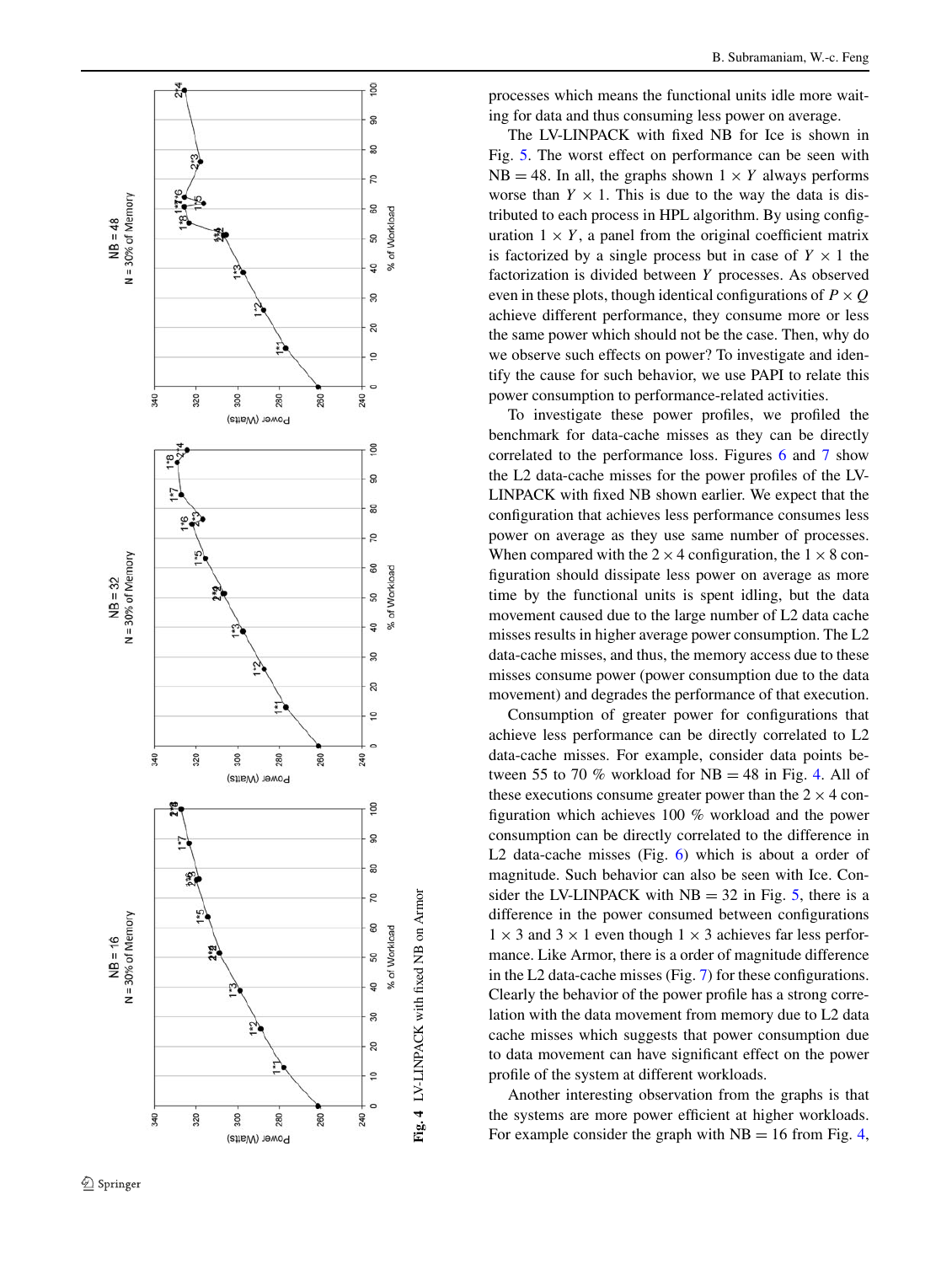

the difference in power consumption for workloads from 75 % to 100 % is about 10 watts whereas the difference in power consumption for workloads from 12 % to 40 % is greater than 20 watts. The dynamic power range of Armor is about 70 watts, so the increase in system power consumption is 1*/*7 of the dynamic power to go from 75 % to 100 % but 2*/*7 of the dynamic power to move from 12 % to 40 %. This indicates that these systems are not energy proportional with respect to percentage of workload achieved (i.e., the power consumed at different workloads does not increase perfectly linearly with respect to performance achieved). These observations stress on the need for energy proportional design of system [\[1](#page-8-1)]. Such insight into the power profile of the system cannot be derived from a benchmark which executes only at 100 % workload.

<span id="page-6-0"></span>The LV-LINPACK with fixed NB serves as a good benchmark as we are able to achieve various workloads between 0–100 %. We will be able to achieve our primary goal, i.e. to identify the power efficient system at different workloads, with this benchmark.

### 5.3 LV-LINPACK on SystemG

In this section, we present the results for executing the LV-LINPACK with fixed  $P \times Q$  on 64 compute nodes of SystemG. The is done in order to evaluate the scalability of our benchmark. Figure [8](#page-7-3) shows the results for executing LV-LINPACK with fixed  $P \times Q$ . All the results shown use 512 cores in the system i.e.  $P * Q = 512$ . The results show anomalies in power consumption similar to Ice and Armor. We are particularly interested in the power consumed while executing at performances less than the achieved highest performance. We used performance counters to identify whether there is any correlation between power consumed and performance related activities and the results are shown in Fig. [9](#page-8-5).

<span id="page-6-2"></span>
$$
PCC = \frac{\sum_{i=1}^{n} (X_i - \bar{X})(Y_i - \bar{Y})}{(n-1)S_X S_X}
$$
 (5)

<span id="page-6-1"></span>There is a strong correlation between L2 data cache misses and the power consumed at certain workload. We used the Pearson Correlation Coefficient (PCC) to further quantify the statistical significance of this correlation. PCC is commonly used to understand the degree of dependence (correlation) between two variables. The value of correlation coefficient lie between  $-1$  and  $+1$  where  $-$  and  $+$  imply the negative and positive correlation of the variables respectively. PCC can be calculated by using Eq.  $(5)$  $(5)$  where  $X_i$  &  $Y_i$  are the data samples,  $\bar{X} \& \bar{Y}$  are the respective means,  $S_X \& S_Y$  are the standard deviations and *n* is the number of samples. Our analysis shows that the PCC for power consumed and number of L2 data cache misses are high. The PCC for executing LV-LINPACK with  $N = 10\%$  of memory and NB as 16 & 48 are 0.94 and 0.97 respectively and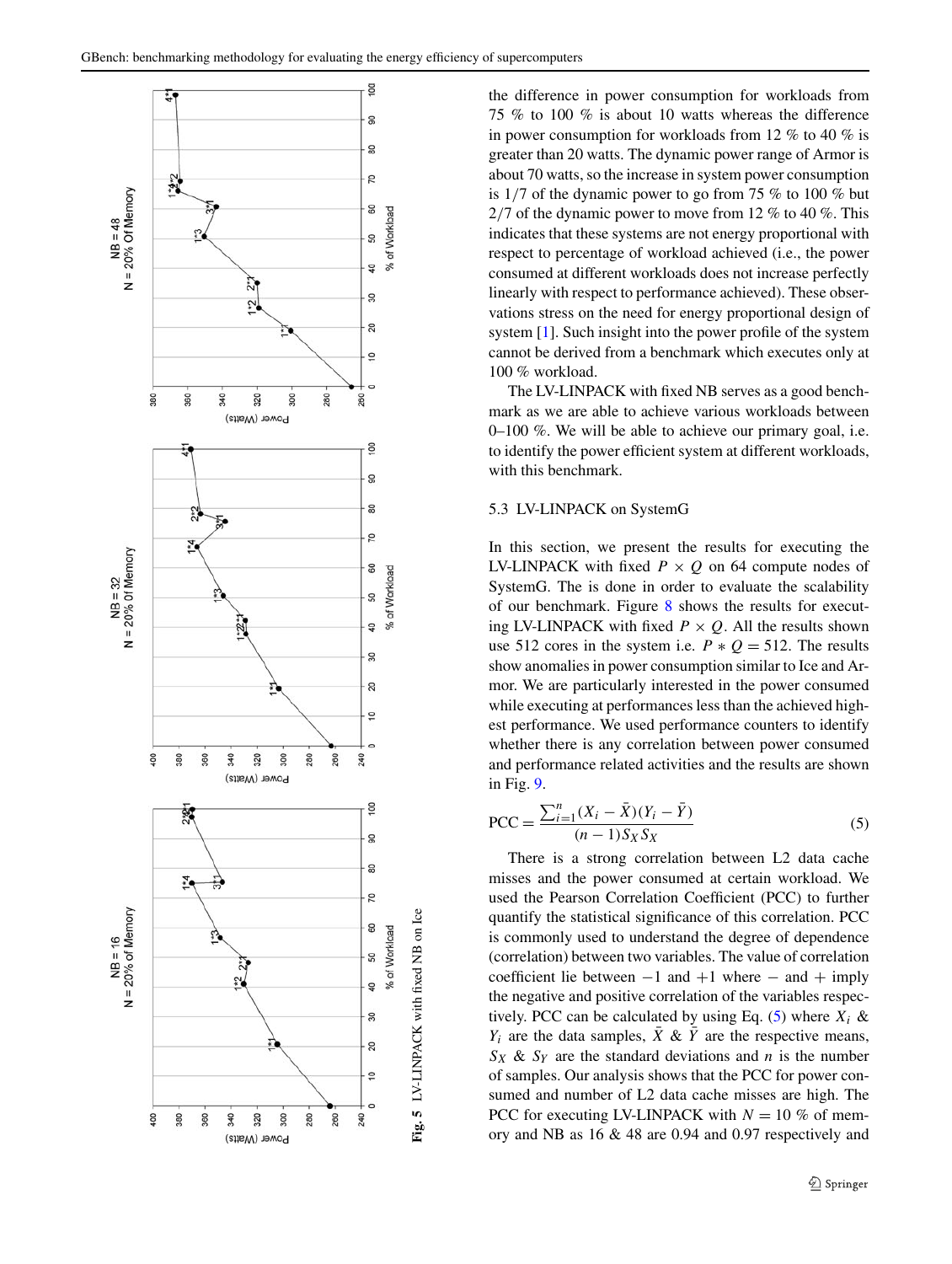for executing LV-LINPACK with  $N = 20$  % of memory and NB as 16 & 48 are 0.95 and 0.93 respectively. PCC being above 0.9 in all cases indicates a strong correlation. These results motivate the need for optimizing data movement in a scientific applications as a mechanism to conserve energy. It is also observed that the correlation between the power consumed and L2 data cache misses decreases as we move towards 100 % workload. This is expected as more computation results in higher dynamic dissipation from the CPU and thus CPU contributes relatively more to the power dissipation than data movement.

### <span id="page-7-0"></span>**6 Related work**

To the best of our knowledge, the only load-varying benchmark currently in use is the SPECpower benchmark [\[14](#page-9-1)]. The SPECpower benchmark provides a methodology to profile the power of a single server at varying workload. However, as discussed earlier, the workload used in the benchmark is a Java-based transaction workload which is not a good representative of a typical scientific applications and has very limited relevance to the HPC. In this paper we propose a load-varying benchmark for scientific computing.



<span id="page-7-1"></span>**Fig. 6** L2 data cache misses for Armor



<span id="page-7-3"></span>**Fig. 8** LV-LINPACK with fixed  $P \times Q$  on SystemG





<span id="page-7-2"></span>**Fig. 7** L2 Data cache misses for Ice

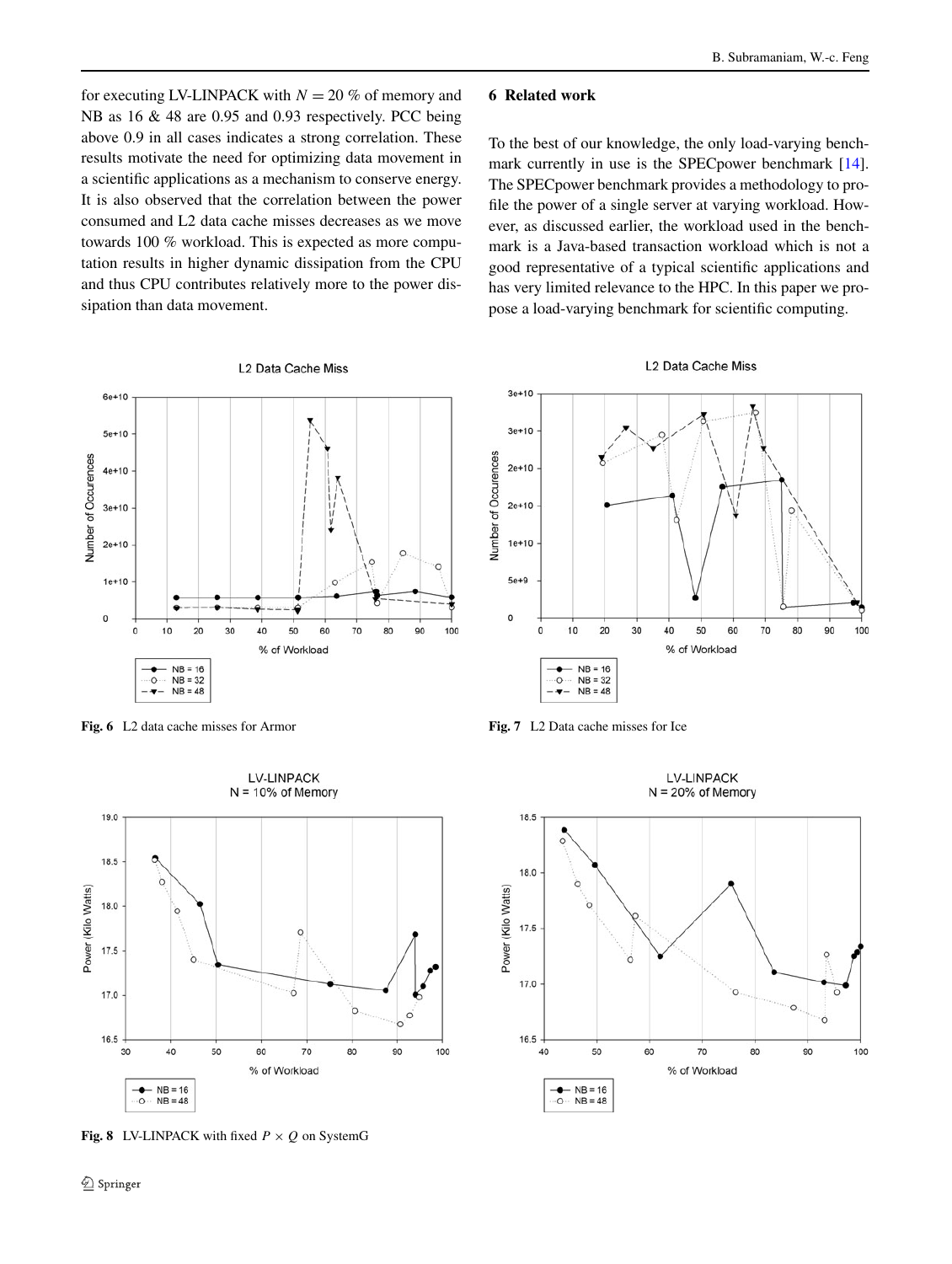

<span id="page-8-5"></span>**Fig. 9** L2 data cache misses on SystemG

In [\[15](#page-9-3)], several data mining approaches such as linear regression, M5P, multilayer perceptron and support vector machine have been applied to tune the performance of HPL. In this paper, we use feature selection to identify the parameters which has high impact on the performance of HPL. We then use these parameters to create the LV-LINPACK benchmark. In [\[3](#page-8-6)], a detailed study of the power and energy profiles of the NAS parallel benchmarks (NPB) [\[10](#page-9-6)] is pre-sented. In another work [[13](#page-9-7)], a functional and componentlevel study of the HPCC benchmarks [\[7](#page-8-7)] by using Power-Pack [\[5](#page-8-8)] software is provided which indicates a correlation between the memory access rate and the power consumption of the system. The power consumption of large-scale HPC systems for executing benchmarks such as HPL and NPB is reported in [\[9](#page-8-9)]. In this paper we focus on power profile of the system at different workload to understand its trends which is not addressed in  $[3, 9]$  $[3, 9]$  $[3, 9]$  $[3, 9]$ . In  $[13]$  $[13]$ , the focus is on analyzing energy and power profiles of the HPCC benchmarks. [\[8](#page-8-10)] present a study of existing benchmark metrics for evaluating energy-efficiency. Metrics like Energy Delay Product (EDP) and Performance/Power ratio are analyzed for suitability. In this paper, we focus on creating a new benchmark to evaluate the energy efficiency in HPC.

### <span id="page-8-3"></span>**7 Conclusion**

In this paper, we proposed GBench and created a loadvarying benchmark from HPL to demonstrate the efficacy of our methodology. We first identified the parameters that influence the performance of HPL and presented LV-LINPACK via a calibration of parameters such as  $P \times Q$ 



<span id="page-8-1"></span>and NB. We found that there is a correlation between power and performance related activity such as L2 data cache miss at a certain workload and proposed the relation between data movement and the power profiles of the system. Finally, we showed the scalability of our benchmark on SystemG and verified the statistical significance of correlation between the L2 data cache misses and the power profile of the system.

### <span id="page-8-6"></span><span id="page-8-2"></span>**References**

- <span id="page-8-4"></span>1. Barroso LA, Hölzle U (2007) The case for energy-proportional computing. Computer 40(12):33–37
- <span id="page-8-8"></span>2. Bergman K, Borkar S, Campbell D, Carlson W, Dally W, Denneau M, Franzon P, Harrod W, Hill K, Hiller J, Karp S, Keckler S, Klein D, Lucas R, Richards M, Scarpelli A, Scott S, Snavely A, Sterling T, Williams RS, Yelick K, Kogge P (2008) Exascale computing study: technology challenges in achieving exascale systems
- <span id="page-8-0"></span>3. Feng X, Ge R, Cameron KW (2005) Power and energy profiling of scientific applications on distributed systems. In: IEEE IPDPS. doi:[10.1109/IPDPS.2005.346](http://dx.doi.org/10.1109/IPDPS.2005.346)
- <span id="page-8-7"></span>4. Fast Correlation-Based Filter (FCBF) Solution Software (2003) Available at [http://www.public.asu.edu/~huanliu/FCBF/](http://www.public.asu.edu/~huanliu/FCBF/FCBFsoftware.html) [FCBFsoftware.html](http://www.public.asu.edu/~huanliu/FCBF/FCBFsoftware.html)
- <span id="page-8-10"></span><span id="page-8-9"></span>5. Ge R, Feng X, Song S, Chang H, Li D, Cameron KW (2010) PowerPack: energy profiling and analysis of High-Performance systems and applications. IEEE Trans Parallel Distrib Syst 99(2). doi:[10.1109/TPDS.2009.76](http://dx.doi.org/10.1109/TPDS.2009.76)
- 6. High performance LINPACK (HPL) (2008) Available at [http://](http://www.netlib.org/benchmark/hpl) [www.netlib.org/benchmark/hpl](http://www.netlib.org/benchmark/hpl)
- 7. HPC Challenge Benchmarks (2003) Available at [http://icl.cs.utk.](http://icl.cs.utk.edu/hpcc) [edu/hpcc](http://icl.cs.utk.edu/hpcc)
- 8. Hsu C, Feng W, Archuleta JS (2005) Towards efficient supercomputing: a quest for the right metric. In: IEEE IPDPS HPPAC workshop
- 9. Kamil S, Shalf J, Strohmaier E (2008) Power efficiency in high performance computing. In: 2008 IEEE international symposium on parallel and distributed processing, Miami, FL, USA, pp 1–8